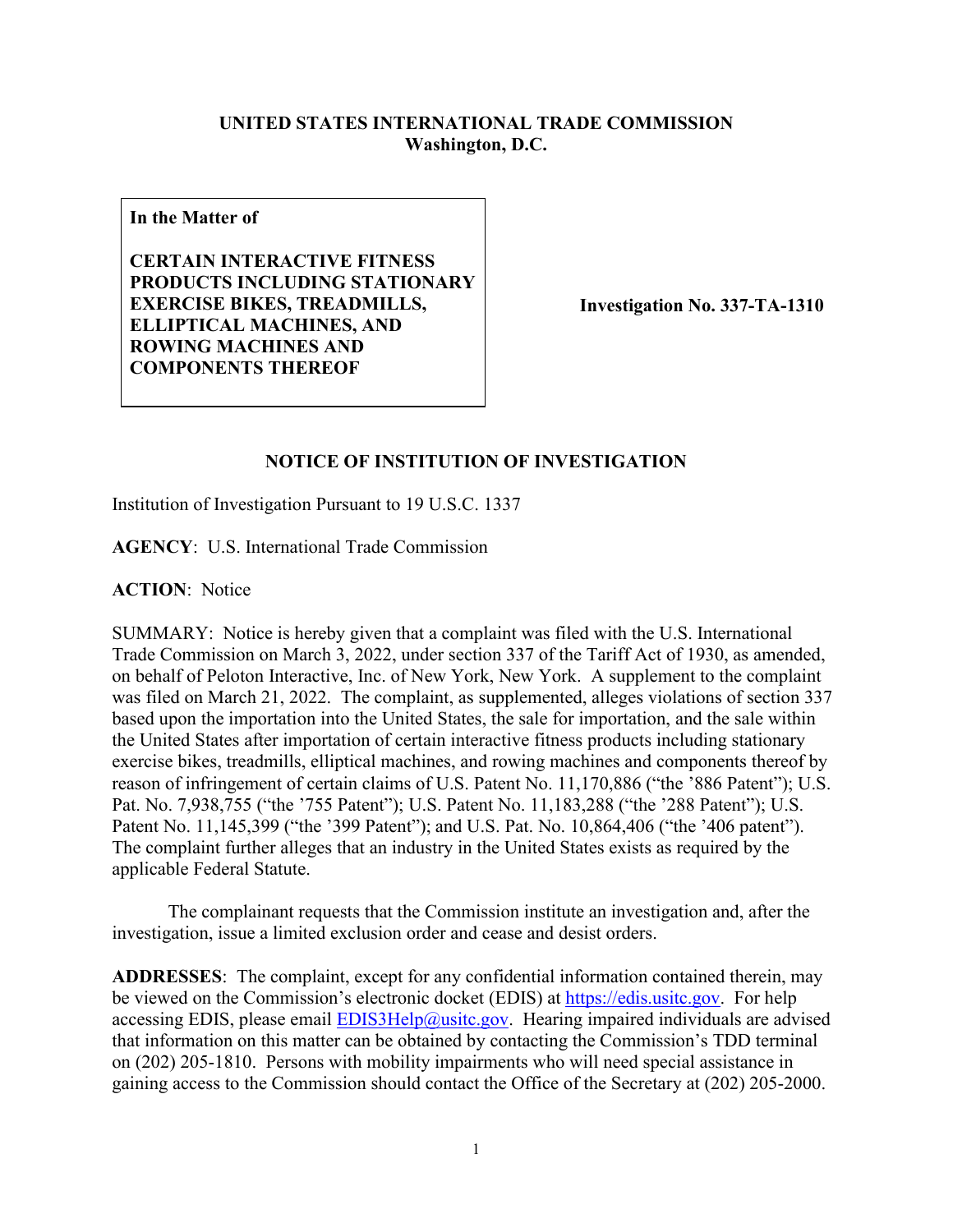General information concerning the Commission may also be obtained by accessing its internet server at [https://www.usitc.gov.](https://www.usitc.gov/)

**FOR FURTHER INFORMATION CONTACT**: Katherine Hiner, Office of Docket Services, U.S. International Trade Commission, telephone (202) 205-1802.

## **SUPPLEMENTARY INFORMATION**:

**AUTHORITY**: The authority for institution of this investigation is contained in section 337 of the Tariff Act of 1930, as amended, 19 U.S.C. 1337, and in section 210.10 of the Commission's Rules of Practice and Procedure, 19 C.F.R. 210.10 (2021).

SCOPE OF INVESTIGATION: Having considered the complaint, the U.S. International Trade Commission, on April 1, 2022, ORDERED THAT –

(1) Pursuant to subsection (b) of section 337 of the Tariff Act of 1930, as amended, an investigation be instituted to determine whether there is a violation of subsection (a)(1)(B) of section 337 in the importation into the United States, the sale for importation, or the sale within the United States after importation of certain products identified in paragraph (2) by reason of infringement of one or more of claims 1, 3-15, 17, 19, 20-22 of the '886 Patent; claims 1, 2, 5-7, 8, 9 of the '755 Patent; claims 1, 2-24, 25, 26-29 of the '288 Patent; claims 1, 2-3, 5-13, 16-17, 19-20, 21, 22-28 of the '399 Patent; and claims 11, 12, 14, 15, 16 of the '406 Patent, and whether an industry in the United States exists as required by subsection (a)(2) of section 337;

(2) Pursuant to section 210.10(b)(1) of the Commission's Rules of Practice and Procedure, 19 C.F.R. 210.10(b)(1), the plain language description of the accused products or category of accused products, which defines the scope of the investigation, is "stationary bikes, treadmills, elliptical machines, and rowing machines used with interactive fitness programs or containing an air dam";

(3) For the purpose of the investigation so instituted, the following are hereby named as parties upon which this notice of investigation shall be served:

(a) The complainant is:

Peloton Interactive, Inc. 441 9th Avenue, 6th Floor New York, NY 10001

(b) The respondents are the following entities alleged to be in violation of section 337, and are the parties upon which the complaint is to be served:

> ICON Fitness Corp. 1500 South 1000 West Logan, UT 84321